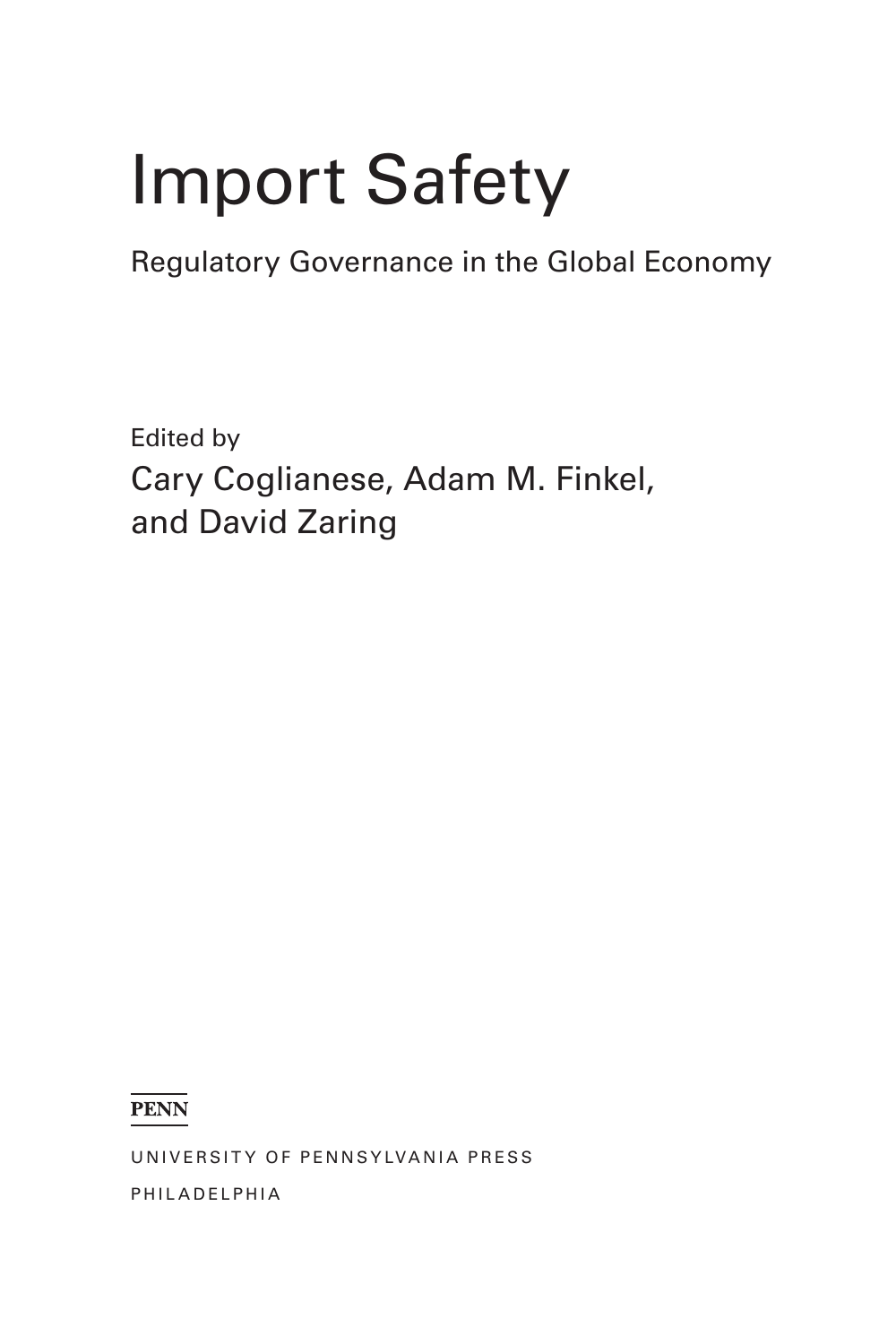# **Contents**

Preface vii

## Part I: Perspectives on the Problem

| 1 | 3<br>Consumer Protection in an Era of Globalization<br>Cary Coglianese, Adam M. Finkel, and David Zaring                                           |  |
|---|----------------------------------------------------------------------------------------------------------------------------------------------------|--|
| 2 | The Other China Trade Deficit: Export Safety<br>Problems and Responses<br>22<br><i>Jacques deLisle</i>                                             |  |
| 3 | Parochialism About the Safety of Imports<br>50<br>Jonathan Baron                                                                                   |  |
|   | Part II: International Trade Institutions                                                                                                          |  |
| 4 | <b>Import Safety Regulation and International Trade</b><br>69<br>Tracey Epps and Michael J. Trebilcock                                             |  |
| 5 | The Politics of Food Safety in the Age of Global Trade:<br>The Codex Alimentarius Commission in the<br>SPS Agreement of the WTO<br>88<br>Tim Büthe |  |
| 6 | <b>Import Safety Rules and Generic Drug Markets</b><br>110<br>Kevin Outterson                                                                      |  |
|   | Part III: Toward Smarter Regulation                                                                                                                |  |

- 7 Forecasting Consumer Safety Violations and Violators 131 *Richard Berk*
- 8 Risk-Based Regulation for Import Safety 151 *Lorna Zach and Vicki Bier*